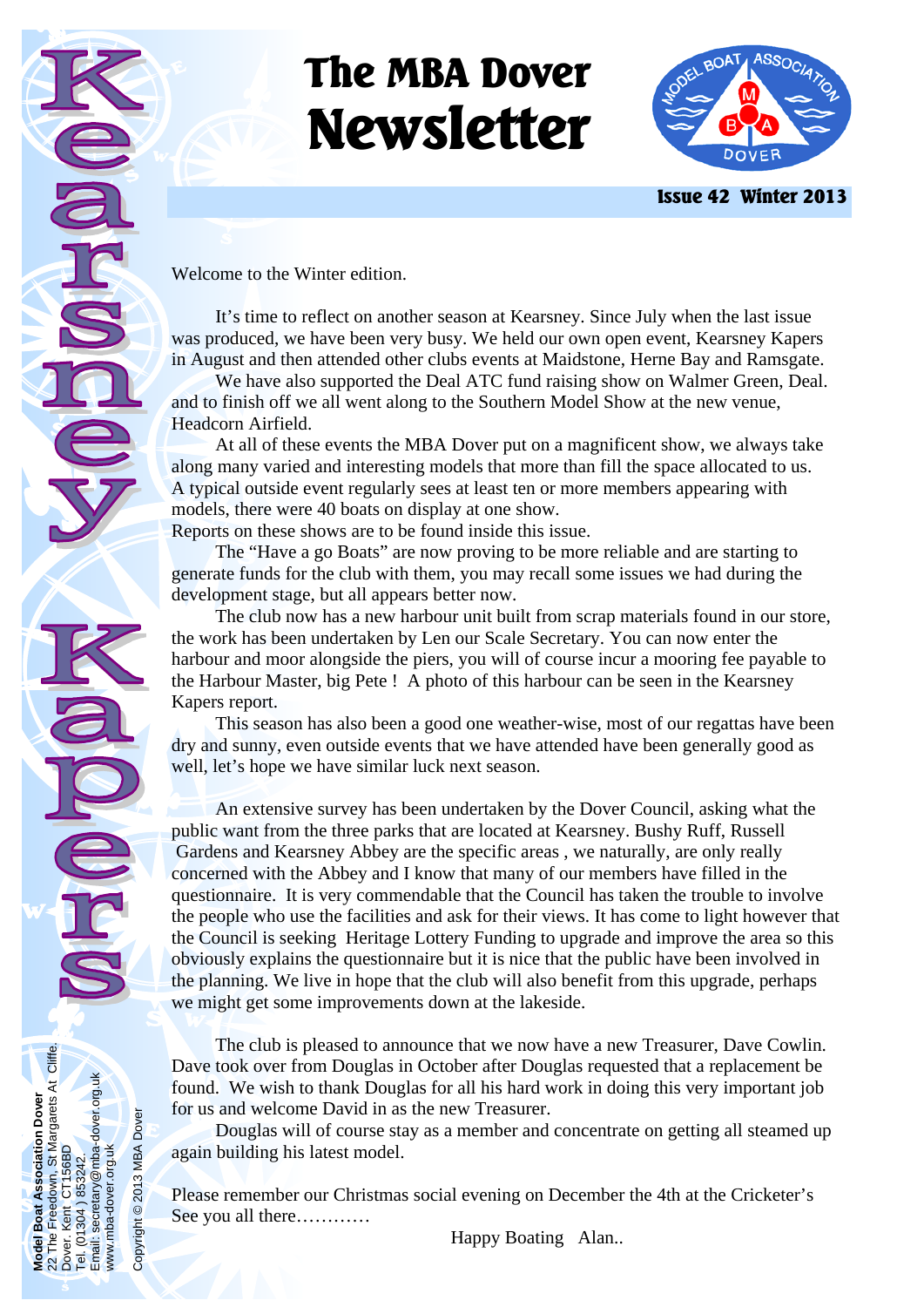#### Apologies!

In the last issue I made a small mistake with Graham Whites "You Tube" address, the correct address is retsub12 that's buster spelt backwards,12.

As Graham films most of our regattas and puts them on this social media site, it is certainly worth viewing, and getting the address right definitely helps, sorry!

…………………………………………………………………………………..

**Chris West** has found this little piece of naval history, so many of our everyday sayings come from naval practice

 On old sailing warships, it was necessary to keep a good supply of cannon balls near the cannon.

 But how to prevent them from rolling about the deck was the problem. The storage method devised was to stack them as a square based pyramid, with one ball on top, resting on four, resting on nine, which rested on sixteen.

Thus, a supply of 30 cannon balls could be stacked in a small area right next to the cannon. There was only one problem -- how to prevent the bottom layer from sliding or rolling from under the others.

The solution was a metal plate with 16 round indentations, called, for reasons unknown, a Monkey. But if this plate were made of iron, the iron balls would quickly rust to it. The solution to the rusting problem was to make them of brass, hence, Brass Monkeys. Few landlubbers realize that brass contracts much more and much faster than iron when chilled. Consequently, when the temperature dropped too far, the brass indentations would shrink so much that the iron cannon balls would come right off the monkey.

Thus, it was quite literally, cold enough to freeze the balls off a brass monkey. And all this time, folks, you thought that was just a vulgar expression?

## **MBAD Club information**

#### *Model Boat Association Dover*  **Club Committee Members July 2012**

| Chairperson: Mr Peter Cook - <sup>2</sup> 01233 641599 |  |
|--------------------------------------------------------|--|
|--------------------------------------------------------|--|

**Secretary : Mr Alan Poole** 2 01304 853242 Email: secretary@mba-dover.org.uk

**Treasurer : Mr David Cowlin 2008** 01304 371283

 **Membership Secretary:**  *Mr Ted Goldring* <sup>2</sup> 01304 380778 Email: membership@mba-dover.org.uk

**Webmaster:** *Mr Phil Ribton* <sup>@</sup> 01304 820215

**Scale Secretary :**  *Mr Len Ochiltree* <sup>2</sup> 01233 627469

**Newsletter Editor:**  *Mr Alan Poole:* <sup>2</sup> 01304 853242 Email: editor@mba-dover.org.uk  **Yacht Coordinator : This position is vacant** 



Model Boat Association Dover



### **MBA Merchandise**

| Caps                | £5.00  |
|---------------------|--------|
| <b>Sweat Shirts</b> | £14.00 |
| <b>T</b> Shirts     | £8.00  |
| Polo Shirts         | £12.00 |
| Enamel Pin Badge    | £2.50  |

#### **Website - WWW.mba-dover.org.uk**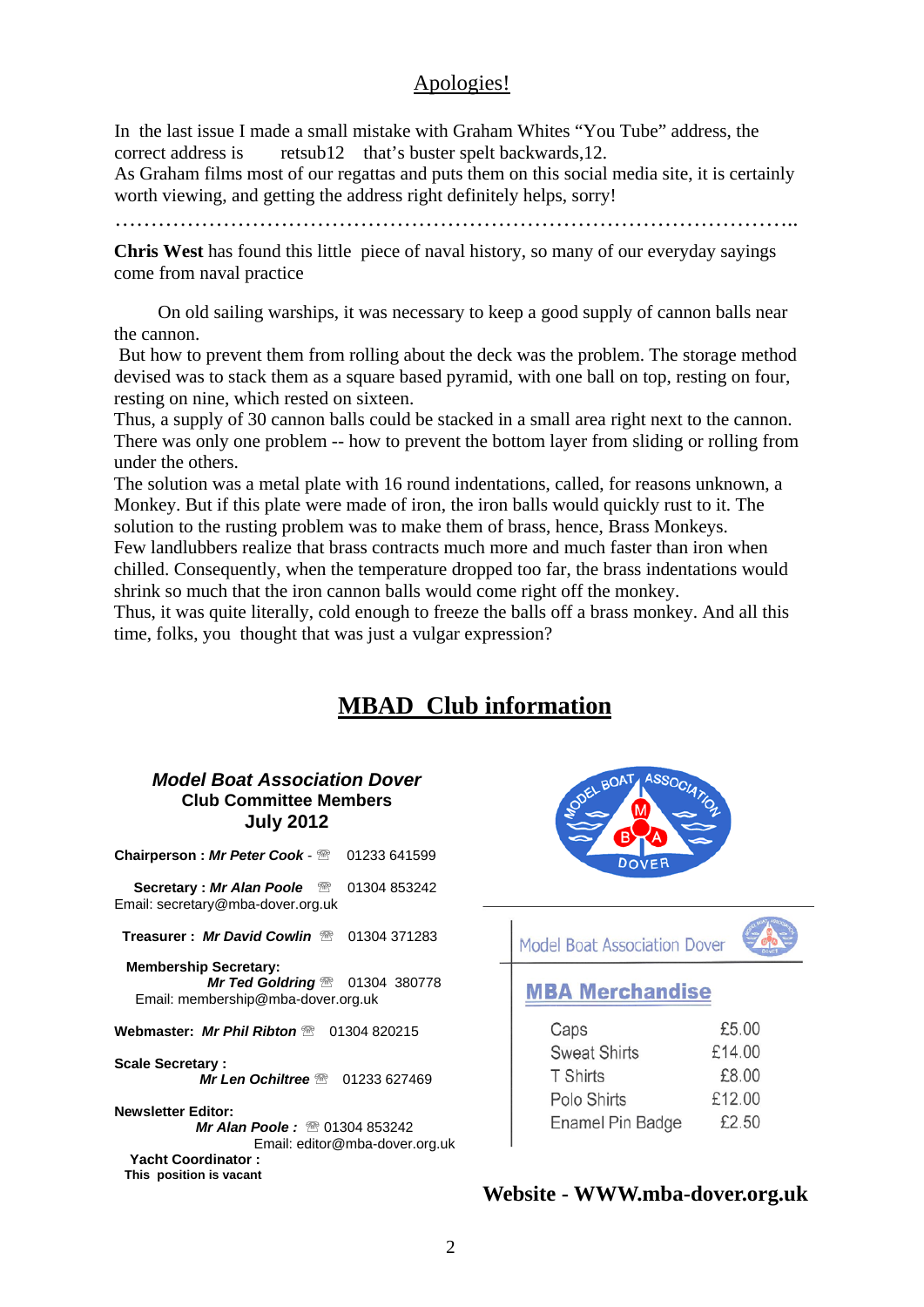# **Radio Control Protocol**

 At a recent regatta it was noted that some new members were not familiar with radio control protocol.

This prompted a question asking if we actually inform new members what this protocol is when they join the club.

There was a hand-out about this subject which we gave out some years ago but this will now be out of date, it should of course be re issued with new information but until this is done here are a few basic rules that will help new members who have not owned or run a radio controlled boat before.

 The correct method is to turn Transmitter on,... Model on…. Model off,...Transmitter off Do not leave your model in the water and turn the transmitter off.

Model boats must use only 27Mhz, 40Mhz or the new 2.4Ghz frequency.

Before switching on any radio control equipment it is important to check that nobody else is already using your frequency, transmitters will have a frequency flag on the aerial indicating what frequency in use, if this matches your frequency do not turn on, wait until it becomes available. The modern 2.4Ghz radio control systems do not require a flag, this system automatically selects the

next available frequency and allows you to operate your model safely.

 During regattas it is normal to use our frequency board when using 27 Mhz or 40Mhz. We do ask members to have a peg with their frequency and name on it, this is to replace the peg on the board which is taken and replaced when not being used, other users will know the name of the person who is using the frequency by noting the name on the board. Please do not hog the frequency and replace the peg promptly.

Another rule is that transmitter aerials must have a protective 'practice golf ball'or similar, attached to the tip, this is for eye protection and is in our constitution.

These notes are in no way exhaustive, I have outlined the points that were mentioned but there are others which the operators will learn as they go along, so I hope this short explanation of basic procedures will help new members ( and some older members) to understand what is required.



#### ………………………………………………………………………………………………………….  **M. V. AZZAM**

 I thought you might be interested in this picture of a new super yacht being built by the Lurssen shipyard in Germany. She is being built for an undisclosed owner thought to be a member of the Saudi Royal family. At 590ft long and costing over £400 million she will be putting Roman Abramovitch's Octopus into second place In the worlds biggest super-yacht listings. My friends son has just secured a position as a deck officer on this vessel, quite a good career move I guess! I also note that

he was on our list of junior members some years ago so, perhaps a model is on the cards later! (Is that Kelvin's **Parat** tug there with the headrope?)

Just as I was about to finalise this edition I received a phone call from John Luker stating that he wanted to sell one of his models, and as this is the only "for sale" that I can offer this time, I was pleased to be able to squeeze it into the KK.

 It is a 46in Aerokits Crash Tender. The model has been built but never painted, it is however fully sealed and ready for it's top coats. It is offered complete and ready to run with all the batteries and motors installed and tested, our own Phil Ribton has been advising John on the installation so it will be a reliable model. Also included is a full 2.4Ghz radio control system and battery chargers, this is an ideal model for those wishing to just spend time painting and finishing it off. With all this in the package John is offering it for **£210.00 ono**. His number is **01303 893624**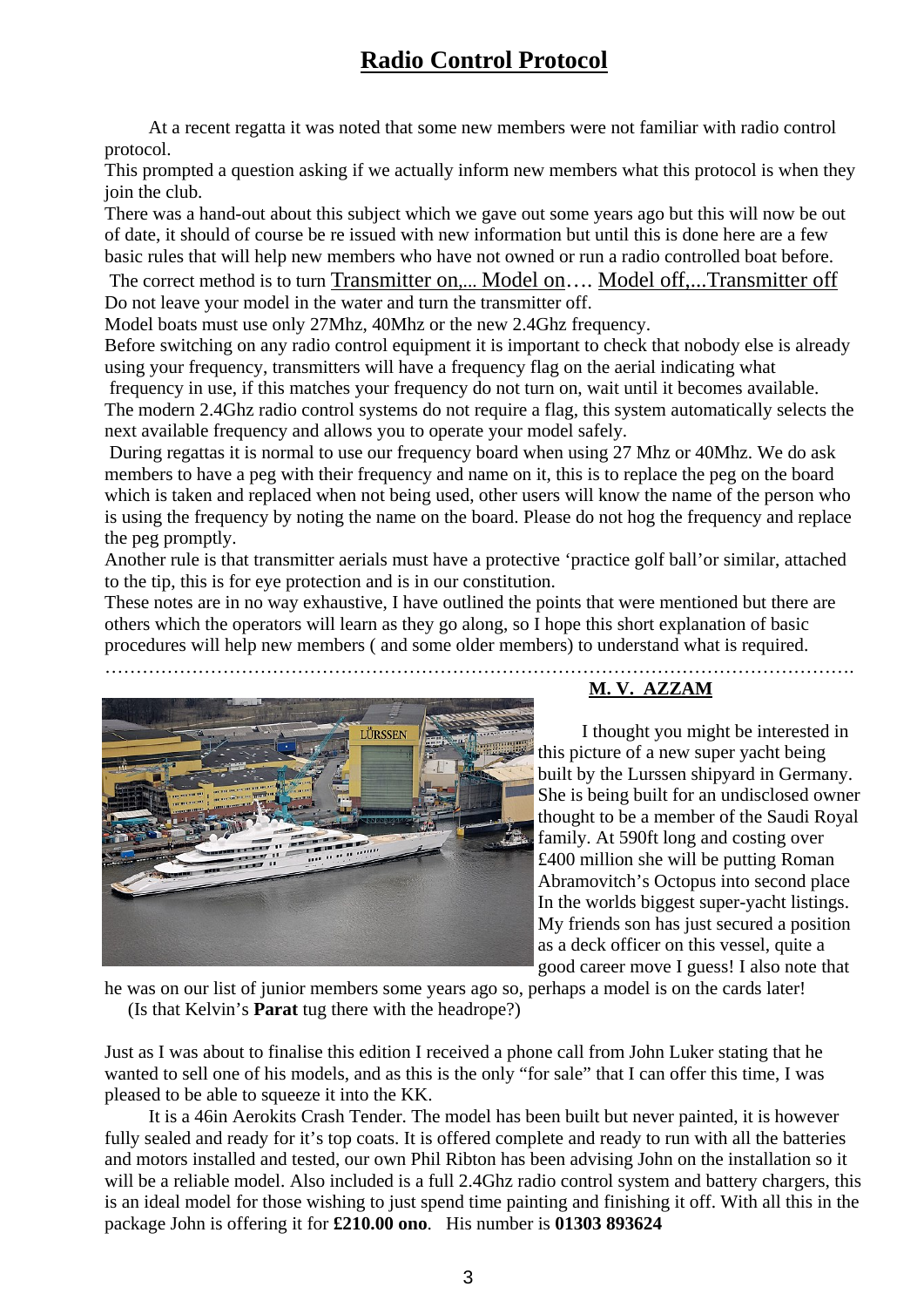## Boats on the Mote July 28th 2013

 Eight of us took up the offer from Maidstone Cygnets to attend the 2013 Boats on the Mote show. It was a good day with good weather but it was a bit windy, the gazebo's were tested to the limit but as they were anchored to the park benches, we felt secure. Not so for one Cygnets member though, because a small tree snapped off at its base and crashed down onto his model box, luckily the model was on the water at the time. The member, who we know well was thankful that he decided to run his model at that precise time. Not so many clubs were in attendance this year but it did mean that we all had plenty of time on the water, I counted at least 20 boats on the lake at one time. Again the Cygnets ran the I/C boats, well publicised so that scale models had time to wisely come off the water, these boats tear around throwing up vast rooster tails of water which is exciting to watch but scary if you are in their way with a valuable scale model. Wandering around the tables and looking at other modellers efforts is always rewarding and helpful, especially if you are building a similar model. The public also can be inspirational, a gent who we met last year, was taking a keen interest looking at a model of HMS Bulldog on our stand, after chatting a while he said, "I designed that ship" he was the naval architect for Brooke Marine! Naturally we picked his brains.

It is very difficult to select specific models to report upon but these two model ferries made a fine sight sailing together. They were both Sealink/British Rail ships and to the same scale at 1/100th. The St Columba was a bigger ship than the Vortigern so looks out of scale but it is correct, I did not get the name of the owner of the St Columba but we all know Kelvin from our club who owns the Vortigern.





Another model that caught my eye was the German pocket battleship Graf Spee. This was, I believe, one of the Graupner ready to run models. They are well detailed and have a good semi matt scale paint job. The scale is determined by the size of the crate that it is shipped in but it was approximately 1/144. The owner is Matt from Maidstone Cygnets and the picture shows her from an unusual high angle, the view from an aircraft perhaps from

HMS Exeter, Ajax or Achilles, the three ships that forced her to scuttle herself in the mouth of the River Plate.

Maidstone Cygnets are now under new management, we met the new Chairman Matt Mock who has some fresh ideas for the club. Boats on the Mote has become one of our regular outside events and we look forward to supporting them again next year.

|     | DO YOU THINK THE LORD<br>APPROVES OF MODEL BOATS? | WELL YES SURELY THE |
|-----|---------------------------------------------------|---------------------|
|     |                                                   |                     |
|     |                                                   |                     |
|     |                                                   |                     |
| KEB |                                                   |                     |
|     |                                                   |                     |

……………………………………………………………………………………………………………………..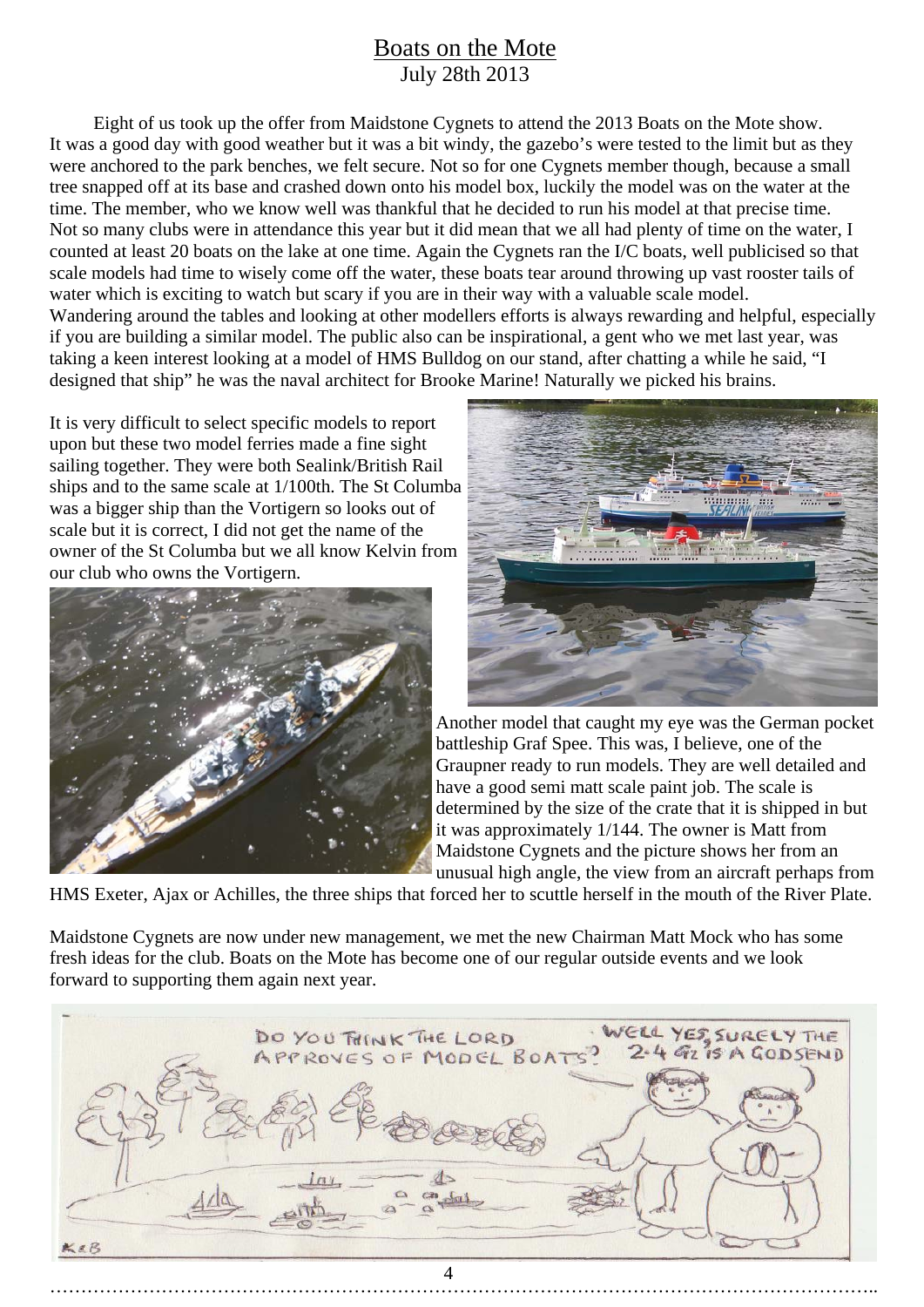## Liquid crystal diode [LED] connections.

LED's act as a diode and will only illuminate with a voltage of the correct value and polarity connected across them. They will be destroyed if a voltage greater than the forward voltage without a resistor is connected across them, or if a voltage greater than 5 volts without a suitable resistor is connected in the reverse direction. The 5 and 3mm round type polarity are identified by having one lead longer than the other, the positive polarity being connect to the longer of the two, alternately there is a small flat to the negative side of the moulding. If you are unsure of their polarity you can identify it by connecting a 6volt battery in series with a 2Kohm resistor across the LCD, it will illuminate when connected in the correct polarity.

To calculate the value of the resistor connected in series with the battery and LED the following equation can be used

R= {. Battery voltage¬ LED forward voltage } divided by LED forward current Amps. Forward voltage of typical 3 and 5mm dia. ultra bright LEDs. .  $RED - 2.1v$  GREEN  $-3.3v$ . YELLOW  $-2.4v$ . WHITE  $-3.3v$ 

Forward current ¬0.02Amps.



Diagram 2. LEDs connected in series



These characteristics can be found in component catalogues. If you are working from a higher voltage source, say 12v, it is possible to connect a number of LEDs in series with the resistor and battery. Provided the total of the LED voltages does not exceed the battery voltage minus one.



**Battery volts-LED volts**  $R = -$ No of LEDs x LED current  $R = \frac{4.8 - 3.3}{7 \times 0.02} = 10.7$  use 11 ohms 7xWhite LCDs 3.3y Battery drain =  $7x0.02 = 0.14$  amps Diagram 4 Series-parallel connected IDENTICAL LEDs  $4.8v$  $3.3v$  $3.3<sub>W</sub>$  $R =$  Battery volts - (LED volts x n.o. of LEDs in each series)  $3.3v$  $3.3v$ LED forward current x n.o. of series chains in parallel R =  $\frac{12v - (3.3x3)}{0.02x2}$  =52.5 use 56 ohms  $3.3v$  $3.3v$ This article was first used by **Dave**  Battery drain =  $0.02 \times 2 = 0.04$  amps **Cowlin** for a "workshop" given by him at  $\mathsf{R}$ one of our monthly meetings…(Ed)  $12v$ 5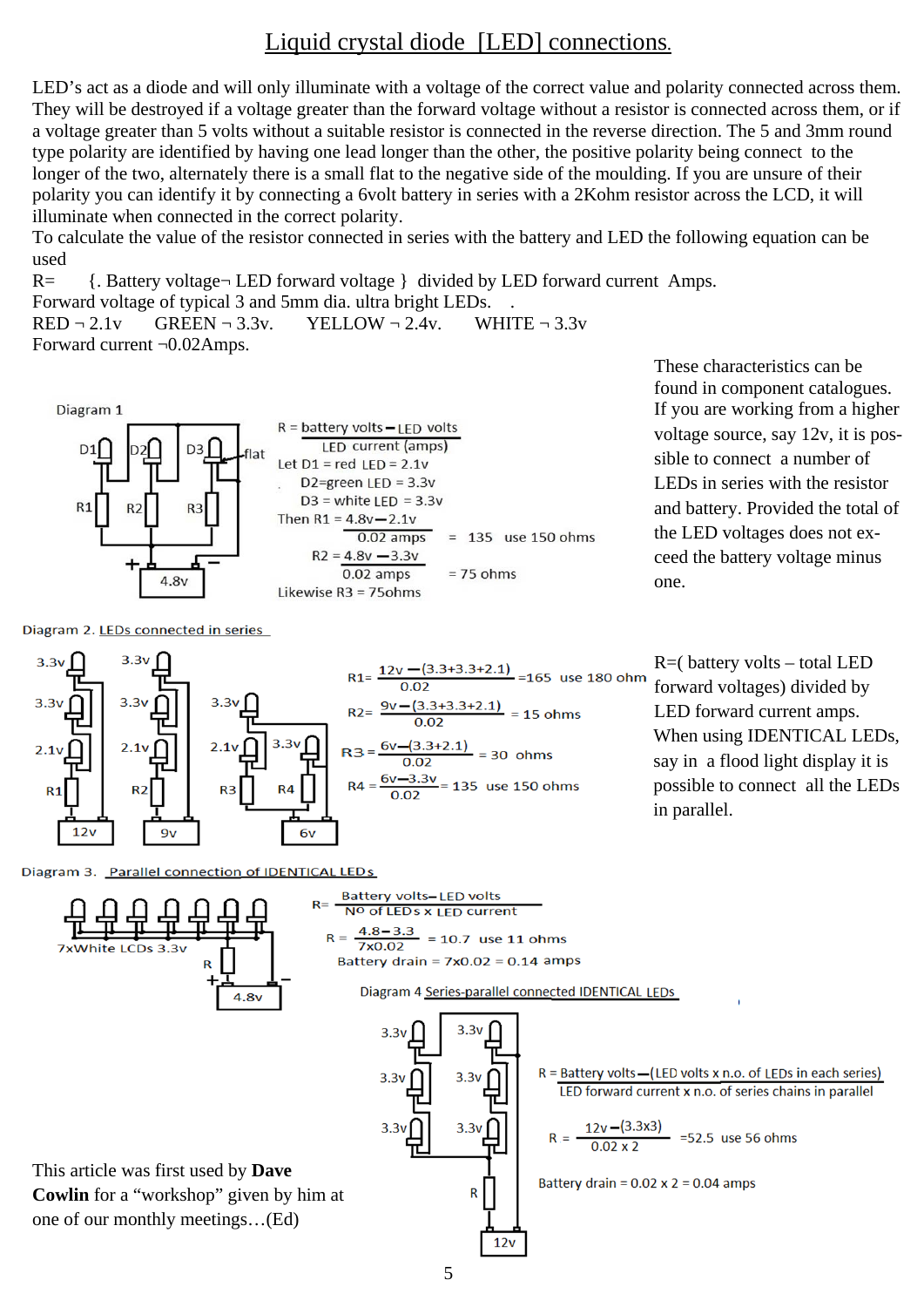# Kearsney Kapers 2013

` This was a very early start for members setting up a larger than usual compound for our open regatta. We had replies from several clubs saying they would support us so extra space was allocated, both the Gala gazebo's were erected and also three smaller ones, all the tables in our store were used as well, a most unusual occurrence. When our guests arrived, some set up more gazebo's, this was without doubt the biggest Kearsney Kapers that we have ever held., I did not get a chance to count the models on display but there must have been well over 80 boats on the tables. Clubs from Maidstone Cygnets, Herne bay Herons, Capstan model boat club from Chatham and Vikings from Ramsgate joined us for a great day's sailing.

 The weather was also on our side because although the morning had a few showers most of the day was fine and warm; luckily this did not cause the weed to rise so no fouled propellers to deal with this time.

 As the day was also a scheduled club yacht race fixture, the area to the east of the lake was kept clear so that the races could still continue, we had set out a straight running course and also the snooker game away from the yacht area. Len Ochiltree had spent many hours building a new harbour feature using recycled materials from our store and this was laid out for all to use, and we also set up the small have a go boats to hopefully get some extra funds for the club.

 During the day there were boats on the water free sailing all the time, it was good to see many other types of model on our water, our guests had brought along many different warships, merchant ships and other models and these combined with our own club models made a fine sight and entertained everyone including the public all the time. At midday we ran the boat snooker, ten entrants had a go at this game which is a popular event and one that is always well supported on our open days. The winner this time was Reg Archer with his HMS Bluebell, but only just because Reg and Kim had to compete again in a tie break. Kim Belcher was happy to take second place especially as he does not normally enter the competitions; he is usually too busy reporting events for Marine Modelling International. Kim will be sending a report in to MMI about this regatta, maybe the editor will put his article into a future issue, we will wait and see.( *actually he has, it should be in the December issue of MMI. Ed* )

We had publicised a Pipe lagging galleon race for this event and this took place next, about ten of these little vessels were launched but the wind was not favourable and after letting them go from both banks, the attempt was abandoned.

 Another little bit of fun was a straight running game that we had tested out some weeks before, quite a number of sailors had a go and really enjoyed it, after a bit of practice, the boats were starting to score well and although we did not keep a true record, at least three boat scored maximum bulls eyes

The 'have a go boats' added some cash to the club funds and a raffle was also well supported.

My apologies for not including many pictures in this report but I was rather busy.

This was a very good event for us and we received very favourable comments from all the visiting clubs. They certainly enjoyed coming down to Dover and we hope to see them all again when we hold another open regatta.



*Len's harbour*, The jetties are plywood attached to blue foam buoyancy panels, two tower cranes and buildings are added for realism. Safely moored up is Chris West's Kipper Catcher and a visiting Japanese patrol boat from the Maidstone Cygnets club.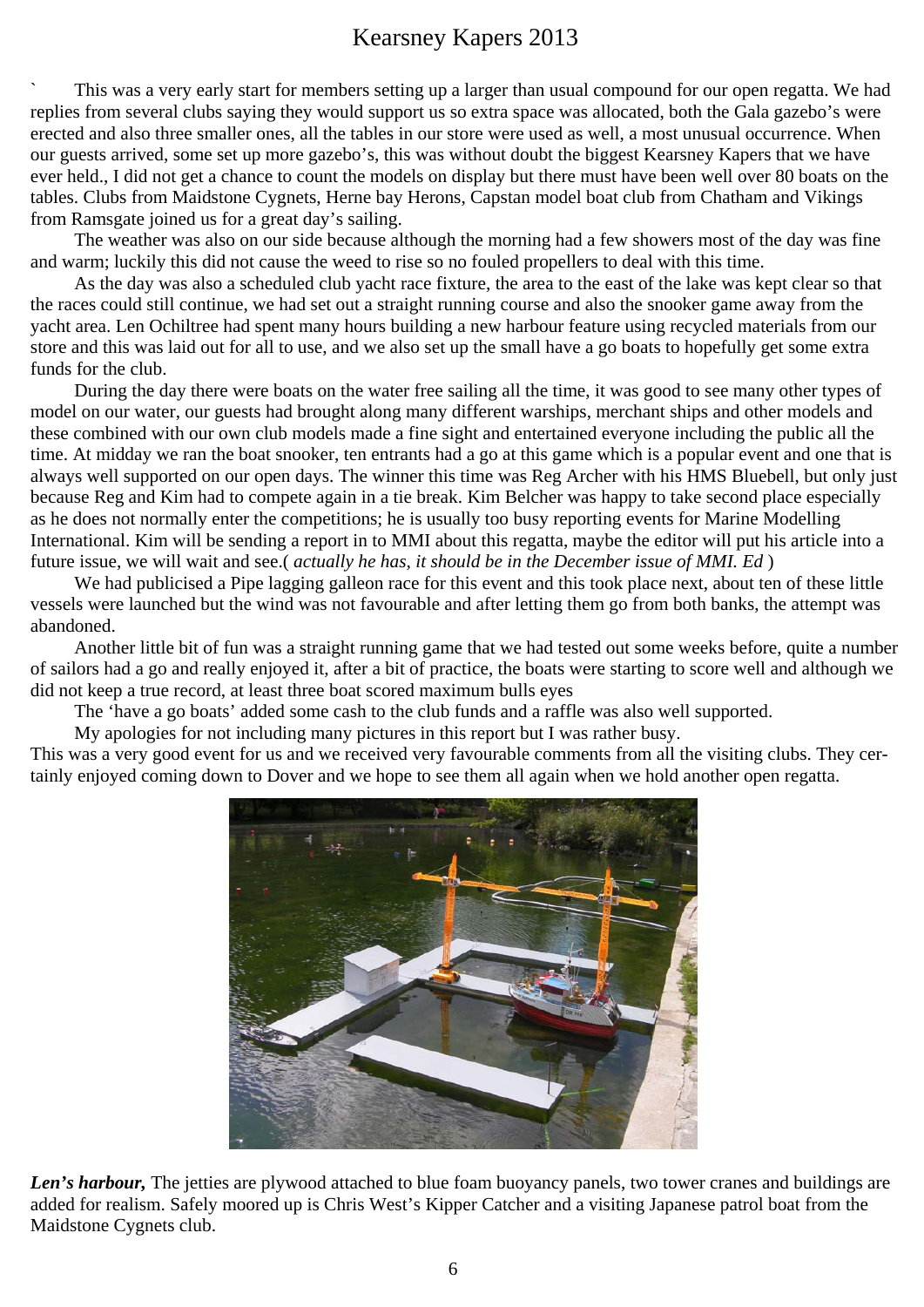# Herne Bay Herons Open Event, August 18th

The club attended this regatta with 40 boats of all types and put on a splendid display. The weather was breezy but fine and everyone had plenty of time on the water. The location at the Memorial Park in Herne Bay meant that a large amount of spectators wandered around the display asking questions and mixing with the operators, something that does not happen at Dover because we always have a protective compound set up. The Herons had set out a snooker course at one end of their lake and also ran some club 500 races which I believe was organised by the Ramsgate Vikings club who are affiliated to the Herne Bay club. This was a nice easy going regatta supported by, Ramsgate, Dover, Maidstone and Chatham clubs as well as the Tugs R Us group, ATeam Boatyard and the model barge AMBO club.



This model caught my eye at Herne Bay, an unusual model owned by a Maidstone Cygnets junior member Jonathan Atkins. It is a **Maycraft Mercury** cabin cruiser from the 1960's, actually 1961. these models were produced in a similar way to the Aerokits range with good quality plywood and simple solid construction. Most of these original models were powered by I/C engines but these days have been converted to electric power, this one has a small brushless motor fitted which makes it perform very well.

## Walmer Green, Air Training Corps Fun day 24th August.

We were invited to attend this show at Walmer by the Air Training Corps. The head of this unit had put out an invitation for local clubs to attend and "show their flag". A lot of discussion had taken place between the Corps and the MBA about allowing us to have a pool on the green but In the end we agreed to have a only a static show and this proved to be a good decision. Two gazebos protected our models from the rain, yes rain! It did dry up for a while so it was not all bad. Eight members attended and displayed models, many visitors asked questions and took away hand-outs and information packs so we may see them again in the future. This was a good PR exercise for the club and we have already been invited to attend again next year.

# Ramsgate Vikings Model Ships rally 1st September.

Once again the MBAD club found itself at the annual model ships rally at Ramsgate, it has become one of our most visited events. It is now in it's 27th year, and is organised by the Ramsgate Vikings club. Our club has supported this event for many years, I have reported on it's history many times so I will not repeat it again but will just say that this is a nice show well supported by a lot of clubs.

Luckily we were back in the good weather again and all of the Dover members had a good day's sailing. The Ramsgate Vikings have a good club 500 following so it was not surprising that there were a couple of slots reserved for this activity, none of our members had brought along a club 500 so did not compete , however food for thought perhaps next year. The rest of the day is purely a free sailing show with a commentator informing the public about the models on a PA system. As well as the clubs, there was a trader in attendance, Tony Mudd from Models U Drive was selling plastic kits and modelling supplies. The RNLI had a table set up selling a range of products related to that wonderful charity.

To finish the day off, the Ramsgate Vikings presented every entrant with a commemorative fridge magnet, these double up as a nice plaques to display on your model stand. Once again a very nice show which was well attended.